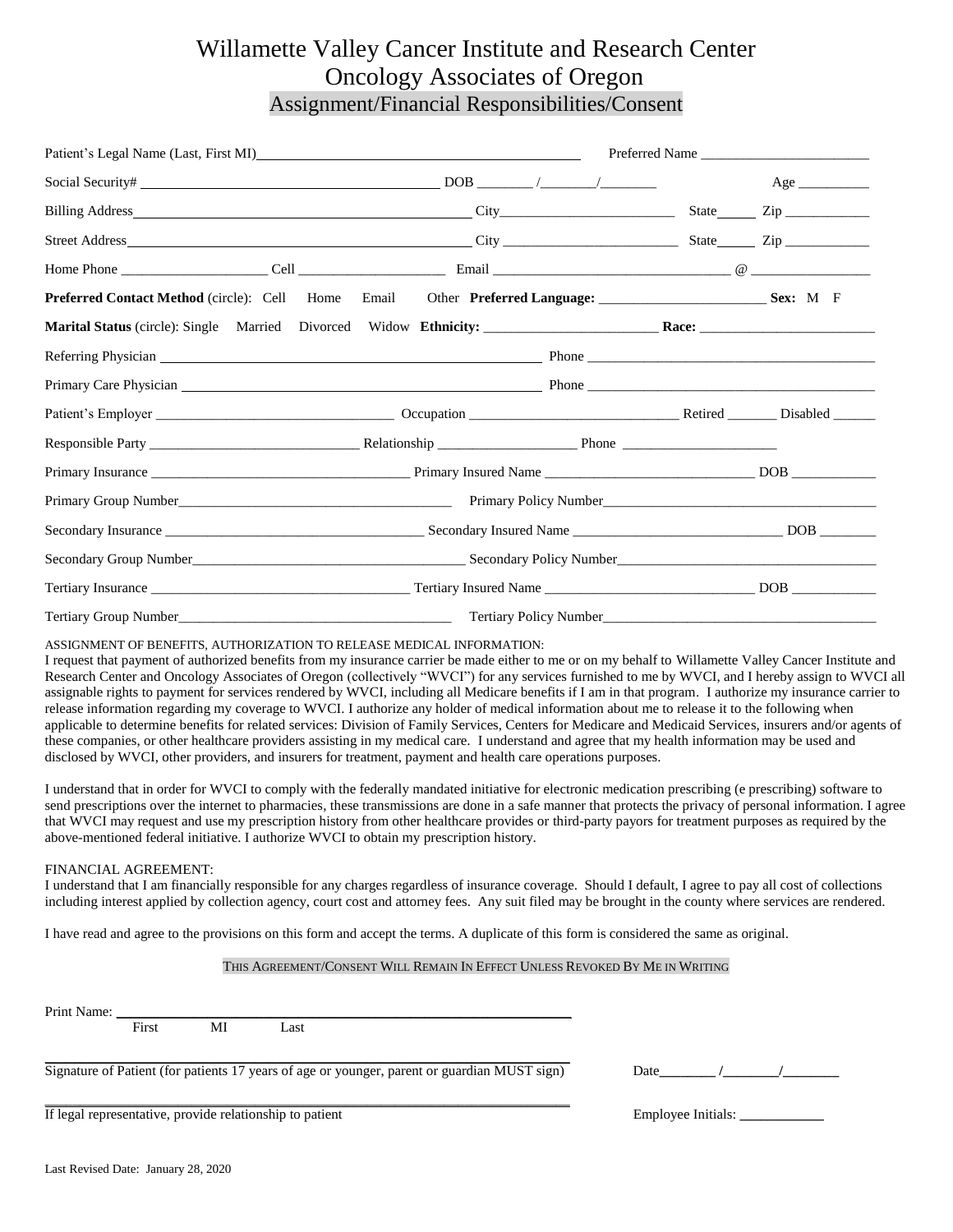# Willamette Valley Cancer Institute and Research Center Oncology Associates of Oregon

## **NOTICE OF PRIVACY PRACTICES ACKNOWLEDGMENT**

**Willamette Valley Cancer Institute and Research Center (WVCI**) has a responsibility to protect the privacy of your health care information. **WVCI** also has a responsibility to give a Notice of Privacy Practices that describes:

- how your health care info may be used and shared
- how you can get your health care info
- and whom to reach if you have questions, concerns, or complaints.

We may change the Notice of Privacy Practices at any time. You may call WVCI at 541-683-5001 or check our website to get an up-to-date copy of the notice or to ask questions.

## **By my signature below, I agree that I have received the Notice of Privacy Practices of Willamette Valley Cancer Institute and Research Center.**

 $\_$  , and the set of the set of the set of the set of the set of the set of the set of the set of the set of the set of the set of the set of the set of the set of the set of the set of the set of the set of the set of th

 $\_$  , and the set of the set of the set of the set of the set of the set of the set of the set of the set of the set of the set of the set of the set of the set of the set of the set of the set of the set of the set of th

Patient Legal Name – First, Middle Initial, Last

Signature of Patient or \*Personal Representative Time Date Date Time

Relationship to Patient Phone Number

**\*If this authorization is signed by a patient's personal representative on behalf of the patient, please complete the following:**

**\_\_\_\_\_\_\_\_\_\_\_\_\_\_\_\_\_\_\_\_\_\_\_\_\_\_\_\_\_\_\_\_\_\_\_\_\_\_\_\_\_\_\_\_\_\_\_\_\_\_\_\_ \_\_\_\_\_\_\_\_\_\_\_\_\_\_\_\_\_\_\_\_\_\_\_\_\_\_ \_\_\_\_\_\_\_\_\_\_\_\_\_\_\_\_\_\_\_\_\_\_\_\_\_\_\_\_\_\_\_\_\_\_\_\_\_\_\_\_\_\_\_\_\_\_\_\_\_\_\_\_\_\_\_\_**

| Name of Personal Representative |  |
|---------------------------------|--|
|---------------------------------|--|

**This form will be retained in your records.**

# **For Internal Use Only**

Willamette Valley Cancer Institute and Research Center

If acknowledgement was **not** obtained, please state the reason:

WVCI Employee \_\_\_\_\_\_\_\_\_\_\_\_\_\_\_\_\_\_\_\_\_\_\_\_\_\_\_\_\_\_\_\_\_\_\_ \_\_\_\_\_\_\_\_\_\_\_\_\_\_\_\_\_\_\_\_\_\_\_\_\_\_\_\_\_

Printed name Signature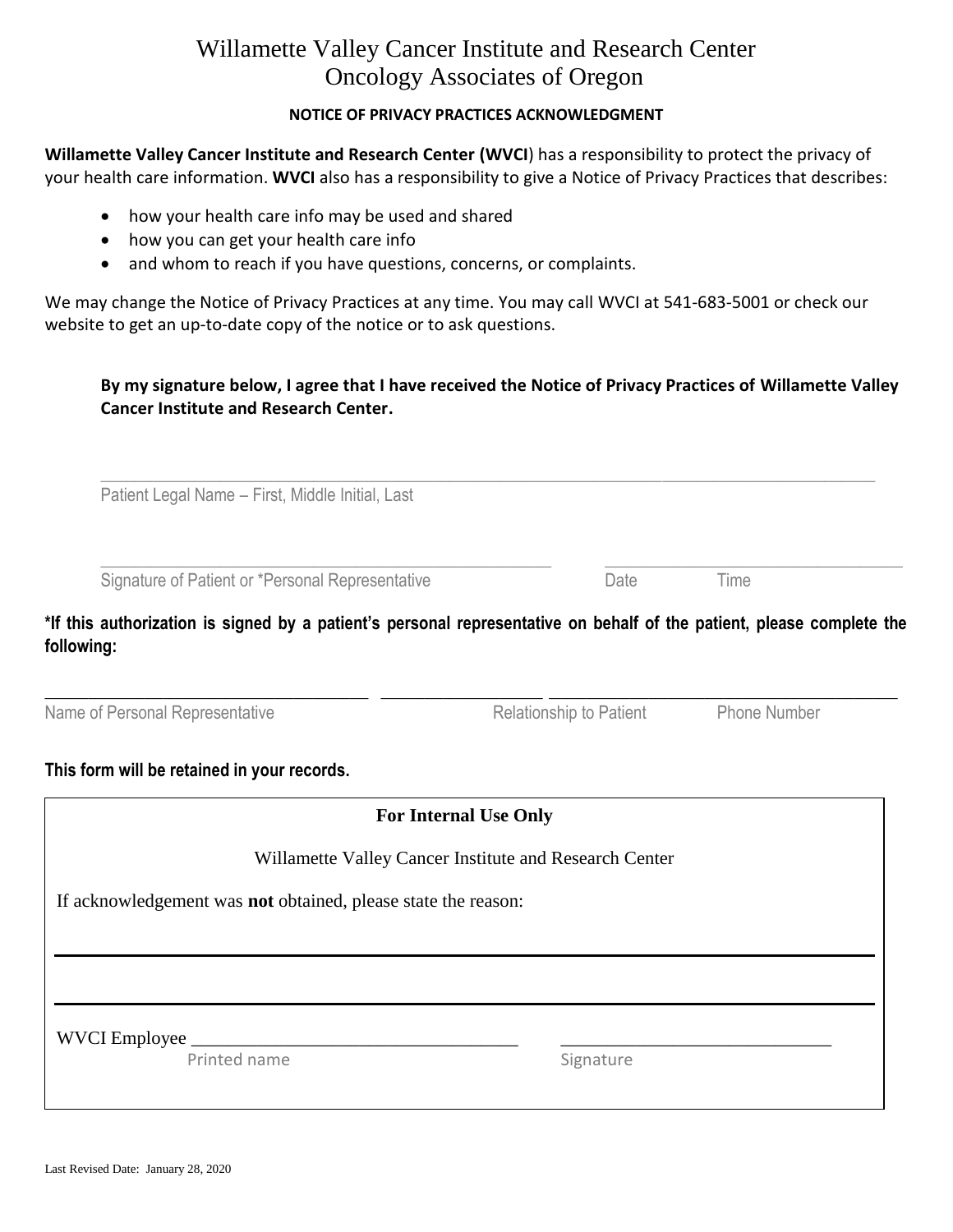### Willamette Valley Cancer Institute and Research Center Oncology Associates of Oregon CONSENT TO COMMUNICATE  $O_{\text{meala}}$  Associates of  $O_{\text{measured}}$ CONSENT TO COMMUNICATE

|                     | Print Patient's Legal Name - First, Middle Initial, Last                                                                                                                                                                                    |                                  |                                                         | Date of Birth                                                    |   |                                       |
|---------------------|---------------------------------------------------------------------------------------------------------------------------------------------------------------------------------------------------------------------------------------------|----------------------------------|---------------------------------------------------------|------------------------------------------------------------------|---|---------------------------------------|
| <b>Phone Number</b> |                                                                                                                                                                                                                                             | (Primary)<br><b>Phone Number</b> |                                                         |                                                                  |   | (Work)                                |
| 1.                  | <b>Alternate Contact Information Authorization</b>                                                                                                                                                                                          |                                  |                                                         |                                                                  |   |                                       |
|                     | WVCI has my Authorization to:                                                                                                                                                                                                               |                                  | Leave medical information on my primary phone voicemail |                                                                  | Y | N                                     |
|                     | Contact me at my place of employment                                                                                                                                                                                                        |                                  |                                                         | Y                                                                | N |                                       |
|                     |                                                                                                                                                                                                                                             |                                  |                                                         | Leave medical information on voicemail at my place of employment | Y | N                                     |
| 2.                  | Family / Friends Release of Information Authorization                                                                                                                                                                                       |                                  |                                                         |                                                                  |   |                                       |
|                     | I Authorize WVCI to speak with, and disclose my health information to, the following person(s) regarding my medical care<br>and treatment and payment for those services.                                                                   |                                  |                                                         |                                                                  |   |                                       |
| Name                |                                                                                                                                                                                                                                             |                                  | Relationship to Patient                                 | Phone Number                                                     |   | <u>Y/N</u><br>Emergency<br>Contact?   |
| Name                |                                                                                                                                                                                                                                             |                                  | Relationship to Patient                                 | Phone Number                                                     |   | Y / N<br>Emergency<br>Contact?        |
| Name                |                                                                                                                                                                                                                                             |                                  | Relationship to Patient                                 | Phone Number                                                     |   | <u>Y / N</u><br>Emergency<br>Contact? |
| Name                |                                                                                                                                                                                                                                             |                                  | Relationship to Patient                                 | <b>Phone Number</b>                                              |   | <u>Y / N</u><br>Emergency<br>Contact? |
| Name                |                                                                                                                                                                                                                                             |                                  | Relationship to Patient                                 | Phone Number                                                     |   | <u>Y / N</u><br>Emergency<br>Contact? |
|                     | 3. Validation and Signature<br>I understand that I can change this list at any time by notifying WVCI in writing. Written revisions will not affect any action<br>taken in reliance on this consent before the written notice was received. |                                  |                                                         |                                                                  |   |                                       |
|                     | Signature of Patient<br>*If this authorization is signed by a patient's personal representative on behalf of the patient, please complete the following:                                                                                    |                                  |                                                         | Date                                                             |   |                                       |
|                     | Name of Personal Representative                                                                                                                                                                                                             |                                  |                                                         | Relationship to Patient                                          |   |                                       |